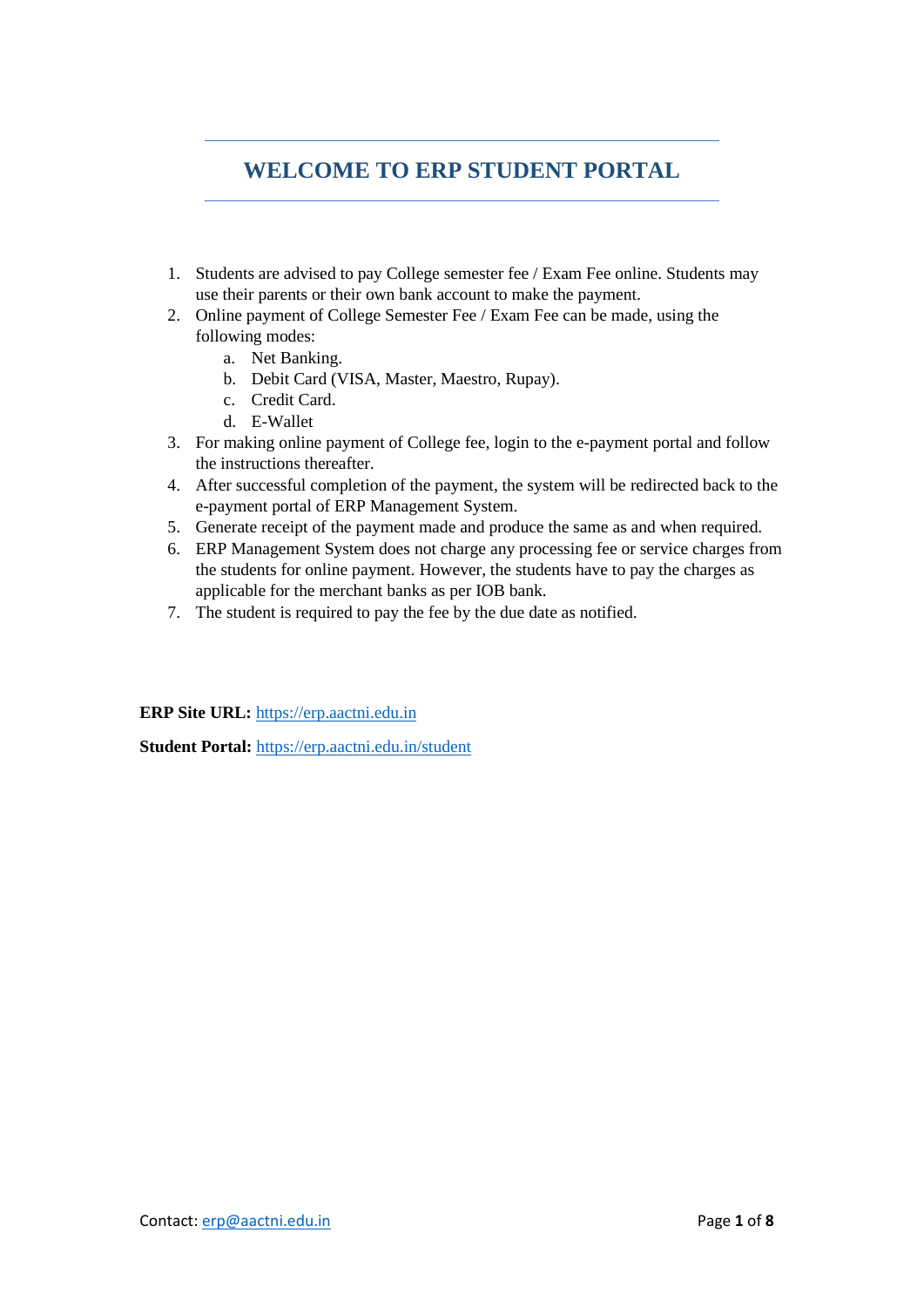## **Given below are the screenshot of the Student register and payment steps to be done for Online Fee payment at AAC website.**

**ERP Portal URL:** <https://erp.aactni.edu.in/>student/login

#### **Step: 1**

->Enter Student Roll number

| <b>ARUL ANANDAR COLLEGE (AUTONOMOUS)</b><br>(AFFILIATED TO THE UNIVERSITY OF MADURAI KAMARAJ)<br>KARUMATHUR - 625 514.<br><b>ERP PORTAL</b> |                                                                                                                  |  |  |  |
|---------------------------------------------------------------------------------------------------------------------------------------------|------------------------------------------------------------------------------------------------------------------|--|--|--|
|                                                                                                                                             | <b>STUDENT LOGIN</b><br>Notice: Student's Registration Process & Online Fee Payment - Model Screen Shots - CLICK |  |  |  |
| <b>Student Portal Login</b><br><b>Roll Number</b>                                                                                           | <b>Roll Number</b><br><b>Next</b><br>Forgot Your ERP Password?                                                   |  |  |  |
|                                                                                                                                             | ERP Developed by Elroi Software Solution, Chennai, INDIA.                                                        |  |  |  |

#### **Step: 2**

| <b>Student Portal</b>                                      |
|------------------------------------------------------------|
| <b>Student Portal Login</b><br>Home                        |
| <b>Roll Number</b><br>Data of Birth<br>DD-MM-YYYY<br>Login |
| ERP Developed by Elroi Software Solution, Chennai, INDIA.  |

→Enter correct Date of birth and Submit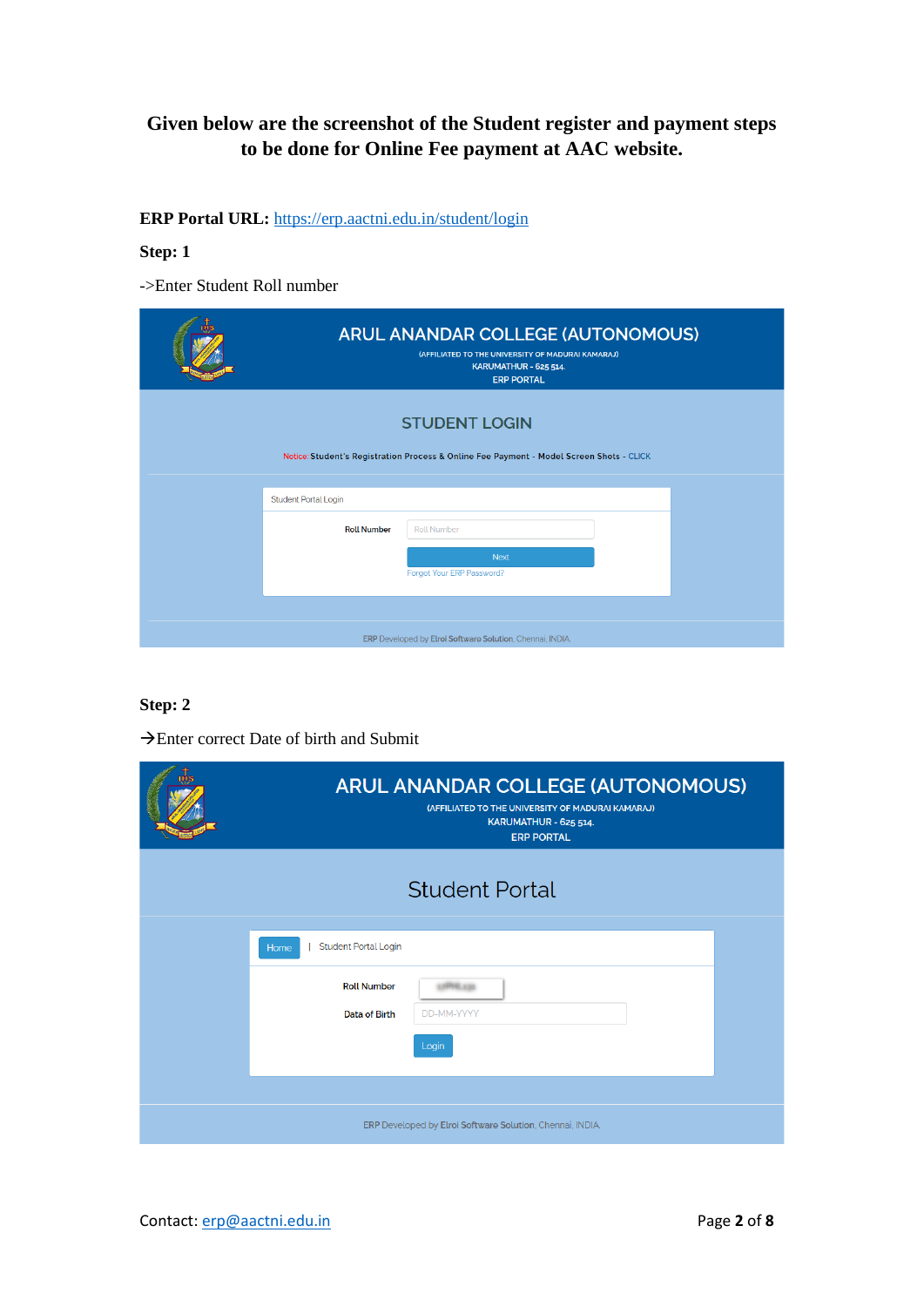|                        | ARUL ANANDAR COLLEGE<br>Work - Justice - Love<br>ERP      |  |
|------------------------|-----------------------------------------------------------|--|
| Welcome.               | Please Register your ERP login details                    |  |
| Your Name              |                                                           |  |
| <b>Roll No</b>         |                                                           |  |
| <b>Your Parents</b>    |                                                           |  |
| Cell No <sup>*</sup>   | Cell No                                                   |  |
| E-mail Address*        | E-mail Address                                            |  |
| Password <sup>*</sup>  | Password                                                  |  |
| Password Confirmation* | Password Confirmation                                     |  |
|                        | I accept terms and conditions'                            |  |
|                        | Register                                                  |  |
|                        | ERP Developed by Elroi Software Solution, Chennai, INDIA. |  |

→Now you will see registration page, please fill and submit it.

### **Step: 4**

→After registration, you will get the verification email from ERP system, please verify it.

| AAC Student - New Registration Notification D [Inbox x]                                                                                                                                                                                                                                          | $\tilde{\lambda}$ | e | Ø |
|--------------------------------------------------------------------------------------------------------------------------------------------------------------------------------------------------------------------------------------------------------------------------------------------------|-------------------|---|---|
| <b>AAC ERP System</b><br>11:54 AM (1 hour ago)<br>to me $\sqrt{*}$                                                                                                                                                                                                                               | ۳,                |   |   |
| AAC - ERP                                                                                                                                                                                                                                                                                        |                   |   |   |
| Dear Student,<br>Thanks for creating an account with AAC ERP. Your<br>student account has been registered at AAC ERP Student<br>account.<br>Please verify your email address to complete your registration.<br><b>Verify Email</b>                                                               |                   |   |   |
| Thank you for registration.<br>Regards,<br>AAC - ERP<br>If you're having trouble clicking the "Verify Email" button, copy and paste the URL below into<br>your web browser:<br>https://erp.aactni.edu.in/student/verify/2018adffc358118dbdb80fbbddfb61<br>b3a1102d07cc2ceca67c49236c9ee8ec40b7f5 |                   |   |   |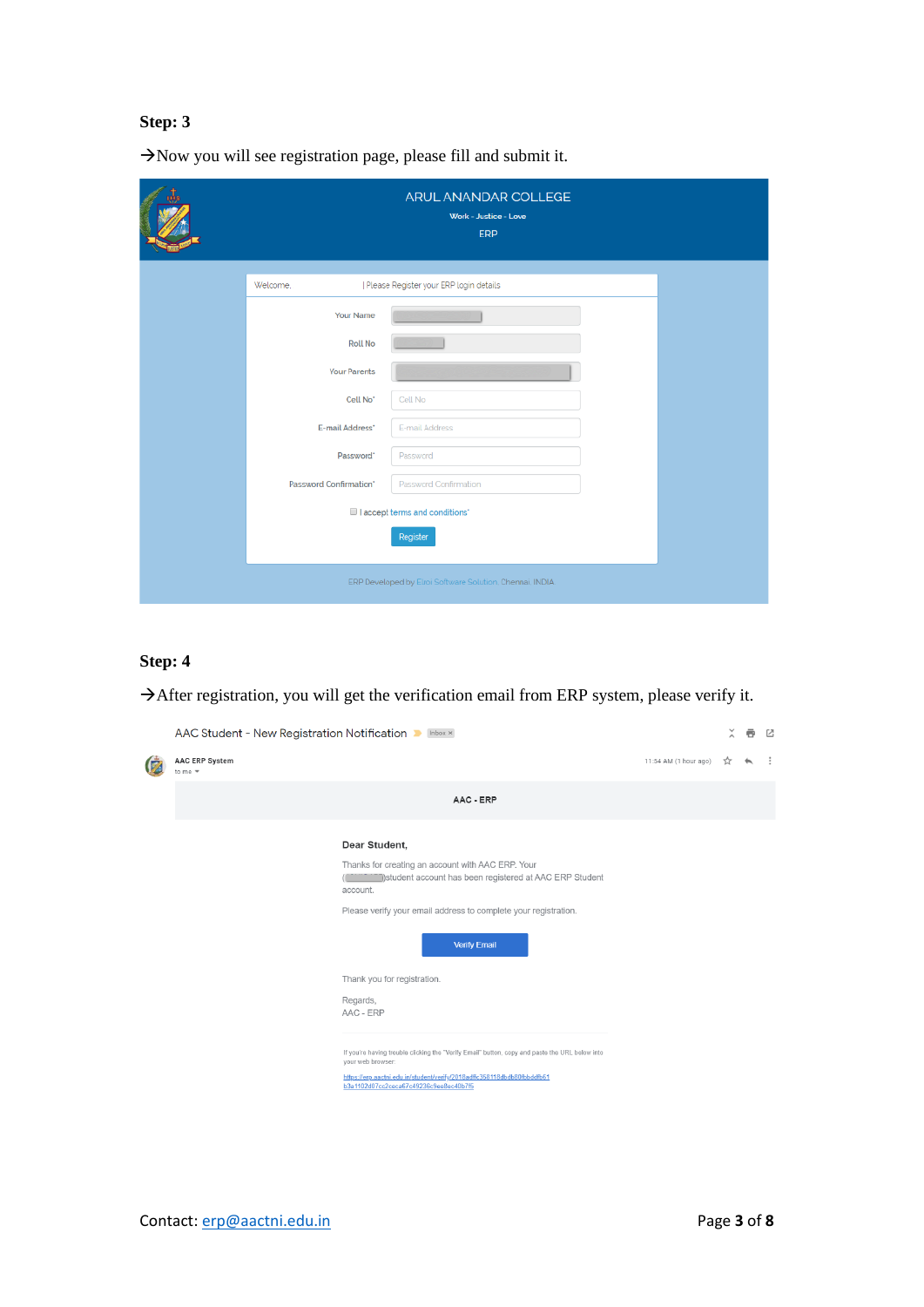→Now go to login page and login using your password.

| <b>ARUL ANANDAR COLLEGE (AUTONOMOUS)</b><br>(AFFILIATED TO THE UNIVERSITY OF MADURAI KAMARAJ)<br>KARUMATHUR - 625 514.<br><b>ERP PORTAL</b> |  |
|---------------------------------------------------------------------------------------------------------------------------------------------|--|
| <b>Student Portal</b>                                                                                                                       |  |
| <b>Student Portal Login</b><br>Home                                                                                                         |  |
| <b>Roll Number</b>                                                                                                                          |  |
| Password<br>Password                                                                                                                        |  |
| Forgot Your ERP Password?<br>Login                                                                                                          |  |
|                                                                                                                                             |  |

### **Step: 6**

→Go to "Fee Management" -> College Semester Fee

| 4. AAC - Student Portal                            | $\times$<br>$+$                              |                                                                        |                         | $   -$                                                                                                     |
|----------------------------------------------------|----------------------------------------------|------------------------------------------------------------------------|-------------------------|------------------------------------------------------------------------------------------------------------|
| C                                                  | ● erp.aactni.edu.in/student/fees/semesterfee |                                                                        |                         | $\bullet$ :<br>$\qquad \qquad \, \hat{\mathbf{r}} \qquad \qquad \mathbf{O} \qquad \, \mathbf{0}$<br>$\ast$ |
|                                                    | $\equiv$                                     | ARUL ANANDAR COLLEGE<br>Work - Justice - Love<br><b>Student Portal</b> |                         | Hi Surendran S                                                                                             |
| General                                            |                                              |                                                                        |                         |                                                                                                            |
| <b>B</b> Dashboard                                 | College Fee Details   Semester Fee Details   |                                                                        |                         |                                                                                                            |
| <b>Academic</b>                                    | Current Semester Fee Details                 |                                                                        |                         |                                                                                                            |
| Free Management<br>$\sim$                          |                                              |                                                                        |                         |                                                                                                            |
| Regular Exam - Fee                                 | <b>Fee Details</b>                           | <b>Challan Created?</b>                                                | Payment Amount (Rs. P.) | Pay                                                                                                        |
| Arrear Exam - Fee<br><b>College - Semester Fee</b> | 5 Semester Fee                               | Created                                                                |                         | Pay                                                                                                        |
| Fee History                                        |                                              |                                                                        |                         |                                                                                                            |
| System                                             |                                              |                                                                        |                         |                                                                                                            |
| My Grievance<br>$\langle$                          |                                              | $\blacksquare$                                                         |                         |                                                                                                            |
| <b>A</b> My Profile                                |                                              |                                                                        |                         |                                                                                                            |
| <b>■ Logout</b>                                    |                                              |                                                                        |                         |                                                                                                            |
|                                                    |                                              |                                                                        |                         |                                                                                                            |
|                                                    |                                              |                                                                        |                         |                                                                                                            |
|                                                    |                                              |                                                                        |                         |                                                                                                            |
|                                                    | Copyright © 2020 AAC - ERP.                  |                                                                        |                         | Powered by: Elroi Software Solution                                                                        |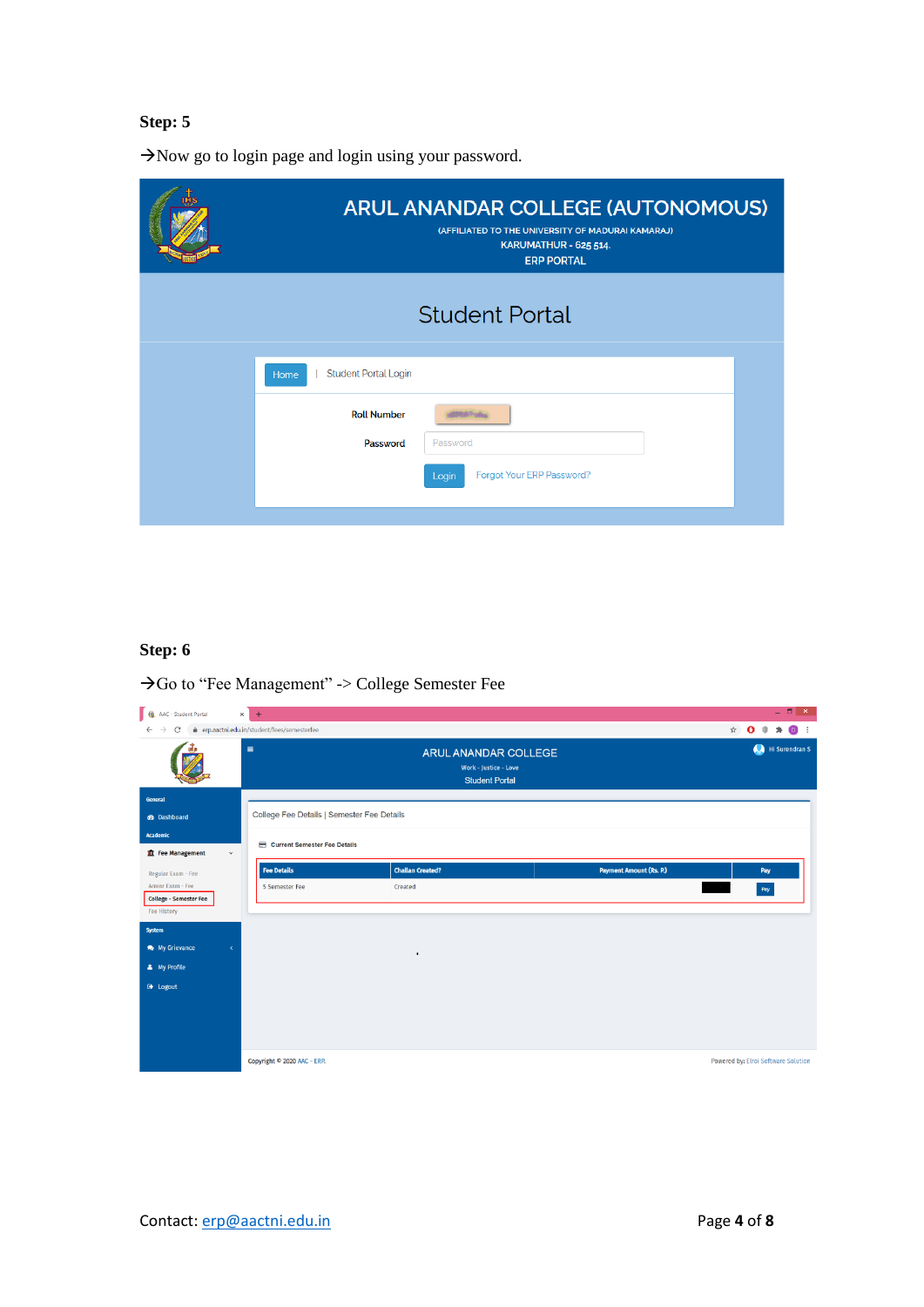→Now check the fee details as per your current Semester. If any issue please contact college office.

|                                  | 30 mondays and 1 C att humstong            | AAC - Student Portal<br>$\times$ +                                            |                                |          |                                | $- 5x$                                                                        |  |
|----------------------------------|--------------------------------------------|-------------------------------------------------------------------------------|--------------------------------|----------|--------------------------------|-------------------------------------------------------------------------------|--|
| C<br>$\leftarrow$ $\rightarrow$  | erp.aactni.edu.in/student/fees/semesterfee |                                                                               |                                |          |                                | $\mathbf{M}$<br>☆)                                                            |  |
|                                  | $\equiv$                                   | <b>ARUL ANANDAR COLLEGE</b><br>Work - Justice - Love<br><b>Student Portal</b> |                                |          |                                | <b>O</b> Il Satheasthloma in                                                  |  |
| <b>General</b>                   |                                            |                                                                               |                                |          |                                |                                                                               |  |
| <b>B</b> Dashboard               | College Fee Details   Semester Fee Details |                                                                               |                                |          |                                |                                                                               |  |
| <b>Academic</b>                  |                                            |                                                                               |                                |          |                                |                                                                               |  |
| Fee Management<br>$\sim$         | Previous Semester Fee Details              |                                                                               |                                |          |                                |                                                                               |  |
| Regular Exam - Fee               | <b>Fee Details</b>                         | <b>Challan Created?</b>                                                       | <b>Payment Amount (Rs. P.)</b> |          | Pay                            | <b>Payment Receipt</b>                                                        |  |
| Arrear Exam - Fee<br>Fee History | Second Semester Fee                        | Created                                                                       |                                | 5,000.00 | $_{\rm Pay}$                   |                                                                               |  |
| System                           |                                            |                                                                               |                                |          |                                |                                                                               |  |
| My Grievance<br>$\prec$          | Current Semester Fee Details               |                                                                               |                                |          |                                |                                                                               |  |
|                                  | <b>Fee Details</b>                         | <b>Challan Created?</b>                                                       |                                |          | <b>Payment Amount (Rs. P.)</b> | Pay                                                                           |  |
| <b>A</b> My Profile              | <b>Third Semester Fee</b>                  | Created                                                                       |                                |          |                                | 6,459.00                                                                      |  |
| <b>■ Logout</b>                  |                                            |                                                                               |                                |          |                                |                                                                               |  |
|                                  |                                            |                                                                               |                                |          |                                |                                                                               |  |
|                                  |                                            |                                                                               |                                |          |                                |                                                                               |  |
|                                  |                                            |                                                                               |                                |          |                                |                                                                               |  |
|                                  |                                            |                                                                               |                                |          |                                | Activate Windows                                                              |  |
|                                  | Copyright © 2020 AAC - ERP.                |                                                                               |                                |          |                                | Go to PC settings to activate Windows.<br>Powered by: Elroi Software Solution |  |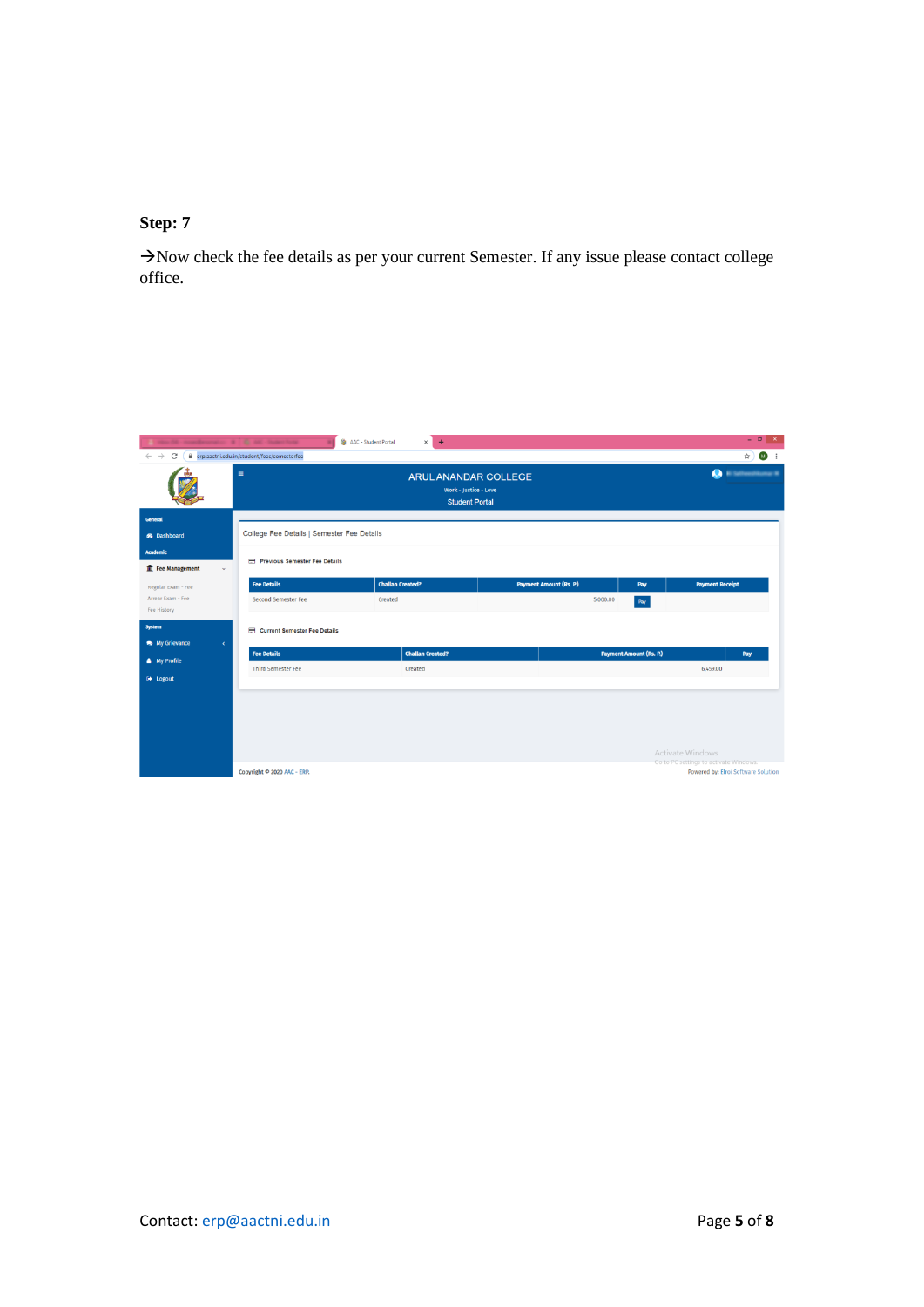➔ This is IOB gateway page, now choose your payment mode and pay the money.

|                                      | <b>Indian Overseas Bank</b>                                                                                                                    |                                                                                   |
|--------------------------------------|------------------------------------------------------------------------------------------------------------------------------------------------|-----------------------------------------------------------------------------------|
|                                      | 'ay                                                                                                                                            |                                                                                   |
|                                      |                                                                                                                                                | Confirmation                                                                      |
|                                      | Institution Name ARUL ANANDAR COLLEGE<br>Payment Type AUTONOMOUS EXAM FEE<br><b>Txn Id</b><br><b>Track Id</b><br>Amount<br><b>Payment Mode</b> | Please choose a payment mode<br>Charges                                           |
| <b>Choose Payment</b><br><b>Mode</b> | $\odot$<br><b>IOB Net Banking</b><br>Debit card/Credit card/Other bank Internet banking/UPI/e-<br>Wallets                                      | <b>NIL</b><br>VARIABLE-EXACT CHARGES WILL BE DISPLAYED ON THE NEXT<br><b>PAGE</b> |
|                                      |                                                                                                                                                | Pay Now >                                                                         |
|                                      |                                                                                                                                                | Copyright 2018 Indian Overseas Bank<br>Terms and condition   Privacy statement    |

| Pay using <b>visa</b>                                                                                                                   | RuPays                                  |                |                       |
|-----------------------------------------------------------------------------------------------------------------------------------------|-----------------------------------------|----------------|-----------------------|
| For Maestro cards, please enter Expiry Date and CVV no. if available or else ignore and proceed.                                        |                                         |                |                       |
|                                                                                                                                         | Credit card © Debit card                |                |                       |
| Select Credit Card Option:                                                                                                              | --Select--                              |                |                       |
|                                                                                                                                         |                                         | <b>PAY NOW</b> |                       |
|                                                                                                                                         |                                         | Cancel         |                       |
| VERIFIED<br><b>Co</b> PCI Compilant<br><b>Fertilian</b><br>CControl Coos<br>Trasted<br>by VISA<br>Click to Validate<br>$188 - 175$      | <b>MasterCard.</b><br><b>SecureCode</b> |                | Powered by<br>paynimo |
| Your transaction is processed through a secure 2048 bit https internet connection based on secure socket layer technology. For security |                                         |                |                       |
| purposes, your following details have been logged.<br>IP address 103.26.111.161 and access time Thu Mar 12 13:29:02 IST 2020.           |                                         |                |                       |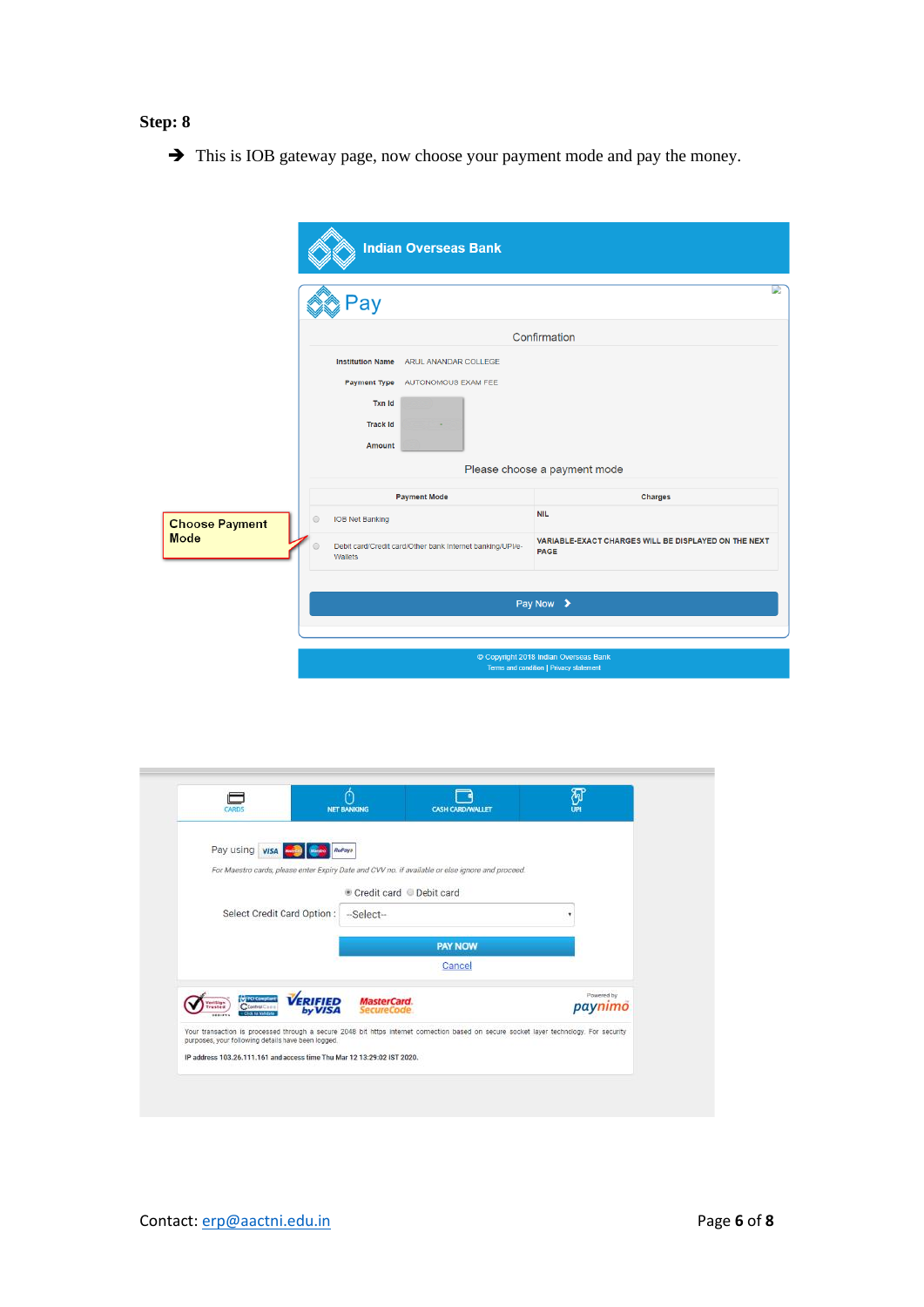| Ē<br><b>CARDS</b>                                                                                                                                                                             | ⋒<br><b>NET BANKING</b>    |                                   | <b>CASH CARD/WALLET</b> |   | 河<br>UPI              |
|-----------------------------------------------------------------------------------------------------------------------------------------------------------------------------------------------|----------------------------|-----------------------------------|-------------------------|---|-----------------------|
|                                                                                                                                                                                               | Select Bank and Proceed    |                                   |                         |   |                       |
| Select Bank:                                                                                                                                                                                  |                            | --Select--                        |                         | ۰ |                       |
|                                                                                                                                                                                               |                            |                                   | <b>PAY NOW</b>          |   |                       |
|                                                                                                                                                                                               |                            |                                   | Cancel                  |   |                       |
| <b>Cy PCI Compliant</b><br>fertitiign<br>C Control Case<br>Trusted<br>> Click to Validate<br>*******                                                                                          | <b>VERIFIED</b><br>by VISA | <b>MasterCard.</b><br>SecureCode. |                         |   | Powered by<br>paynimö |
| Your transaction is processed through a secure 2048 bit https internet connection based on secure socket layer technology. For security<br>purposes, your following details have been logged. |                            |                                   |                         |   |                       |
| IP address 103.26.111.161 and access time Thu Mar 12 13:29:02 IST 2020.                                                                                                                       |                            |                                   |                         |   |                       |